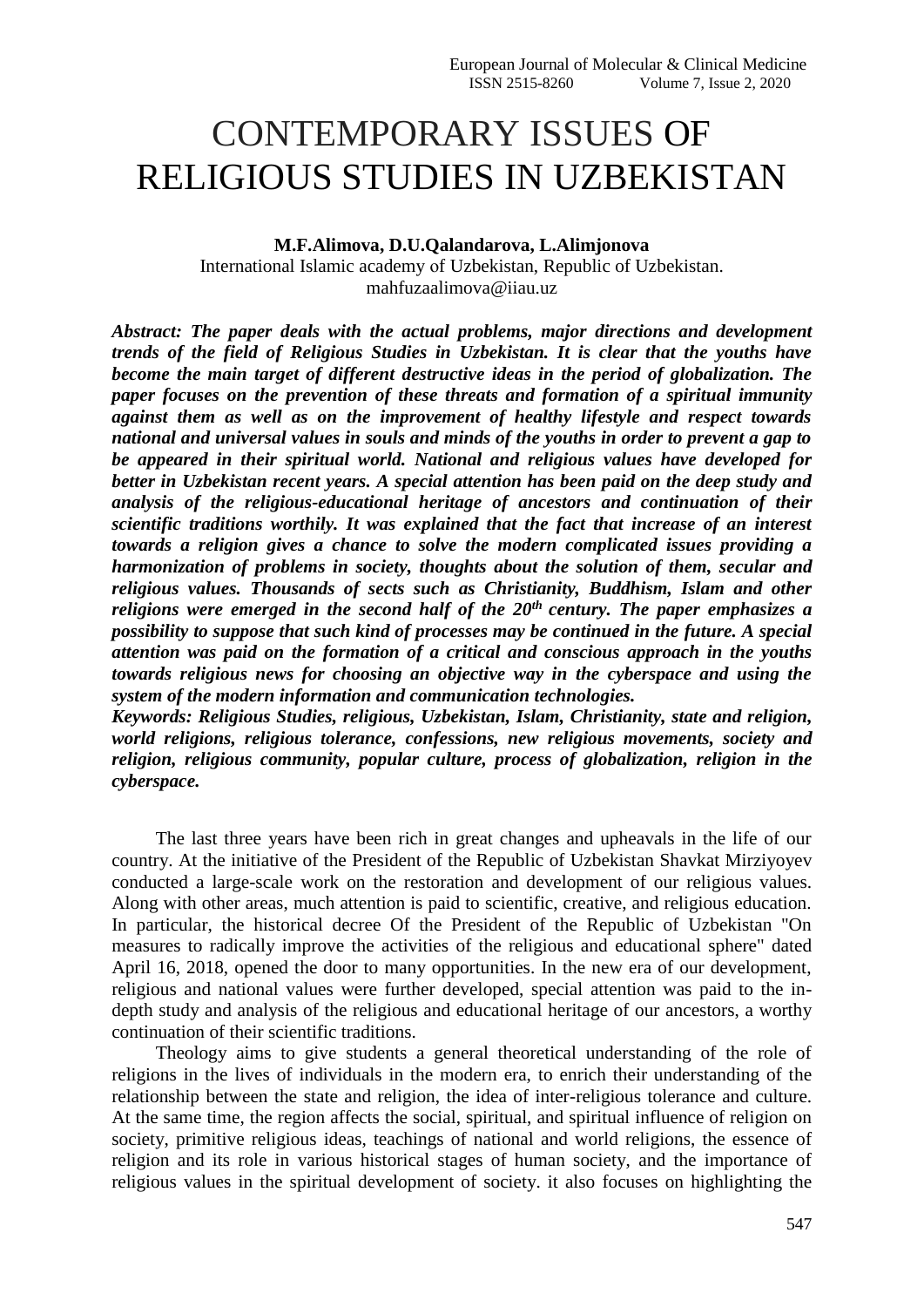nature of negative vices, such as the relationship between religion, extremism and fanaticism under the guise of religion, and the formation of ideological immunity against them.

Within the framework of the subject "Religion", several interrelated issues are systematically covered in the higher education system of the Republic. In particular, "Relations of the state with religion and religious organizations in Uzbekistan", "Religions of Central Asia", "Islam and its foundations", "Sects and trends in Islam", "Missionary and proselytism: history and modernity, methods of propaganda", "Religious extremism". and terrorism: ideology and practice, counter-strategy, "New religious movements and sects" and "the Religious factor in cyberspace" [Theology, 2019: 286].

It is well known that in the context of globalization, young people remain the main target of various destructive ideas. As a result, the future of the country - the youth - is already becoming a manatee that serves the interests of certain groups and States, political forces. Such negative developments can be observed in the processes that have taken place in some Arab countries. It is necessary to pay special attention to the prevention of such situations, the formation of their spiritual immunity, a healthy lifestyle in the hearts and minds of our youth, a sense of respect for national and national values [Nizametdinov N., 2019: 45].

Proposal of the President of the Republic of Uzbekistan at the 72nd session of the UN General Assembly on September 19, 2017, to adopt a special resolution entitled "Education and religious tolerance" aimed at promoting tolerance and mutual respect, ensuring freedom of religion, protecting the rights of believers and preventing discrimination? [Mirziyoyev Sh., 2017: 1] is also a clear expression of the fact that solidarity between different religions is considered an issue of international significance in our country.

The relationship between religion and the state has always been relevant. These relations, which have taken on different content and forms at different times, are reflected in the fact that in the conditions of independent Uzbekistan, freedom of conscience is fully guaranteed on a constitutional basis, creating appropriate conditions for the activities of religious organizations. The fact that there is legal liability for violation of legislation in this area also shows the essence of these relations. The topic "state Relations with religion and religious organizations in Uzbekistan" helps to understand such issues. Relations between the state and religion in Uzbekistan are based on a separatist model in its essence, content and legal basis, i.e. separation of religion from the state, religious education from secondary schools, and freedom of conscience and religious tolerance. The roots of Uzbek tolerance, ethnic, cultural, and religious tolerance of our people, which are the source of our spiritual awakening today, go back to the distant past. Along with many other peoples, Jews lived in Central Asia for many years. In the works of medieval scholars such as Abu Rayhan Beruni, Abu Ishaq Istahri, Abu said Gardizi, Abu Jafar Muhammad Ibn Jarir Tabari, Ibn Khordadbeh, as well as in the diaries of famous travelers such as Benjamin Tudelsky, Ibn Batuta, Seymour Mundlebill, and Seymour Mendlville, you Can get historical information about [Alimova M., Nigmatullaev I., 2019: 32].

One of the General trends in the modern world is related to the secularization of education. However, this process should be understood not as the exclusion of religion from the sphere of education, but as the distribution of responsibility for educational processes, each of which has its characteristics. Religious education in Uzbekistan is an activity aimed at the systematic delivery of religious knowledge, values, lifestyle, and understanding of the world to students by people with special professional training. The development of the religious education system in our country at the level of modern requirements is one of the strategic tasks in achieving our noble goals, such as the correct formation of religious consciousness and culture of our people, and the protection of the younger generation from the influence of religious movements. Indeed, education, including religious education and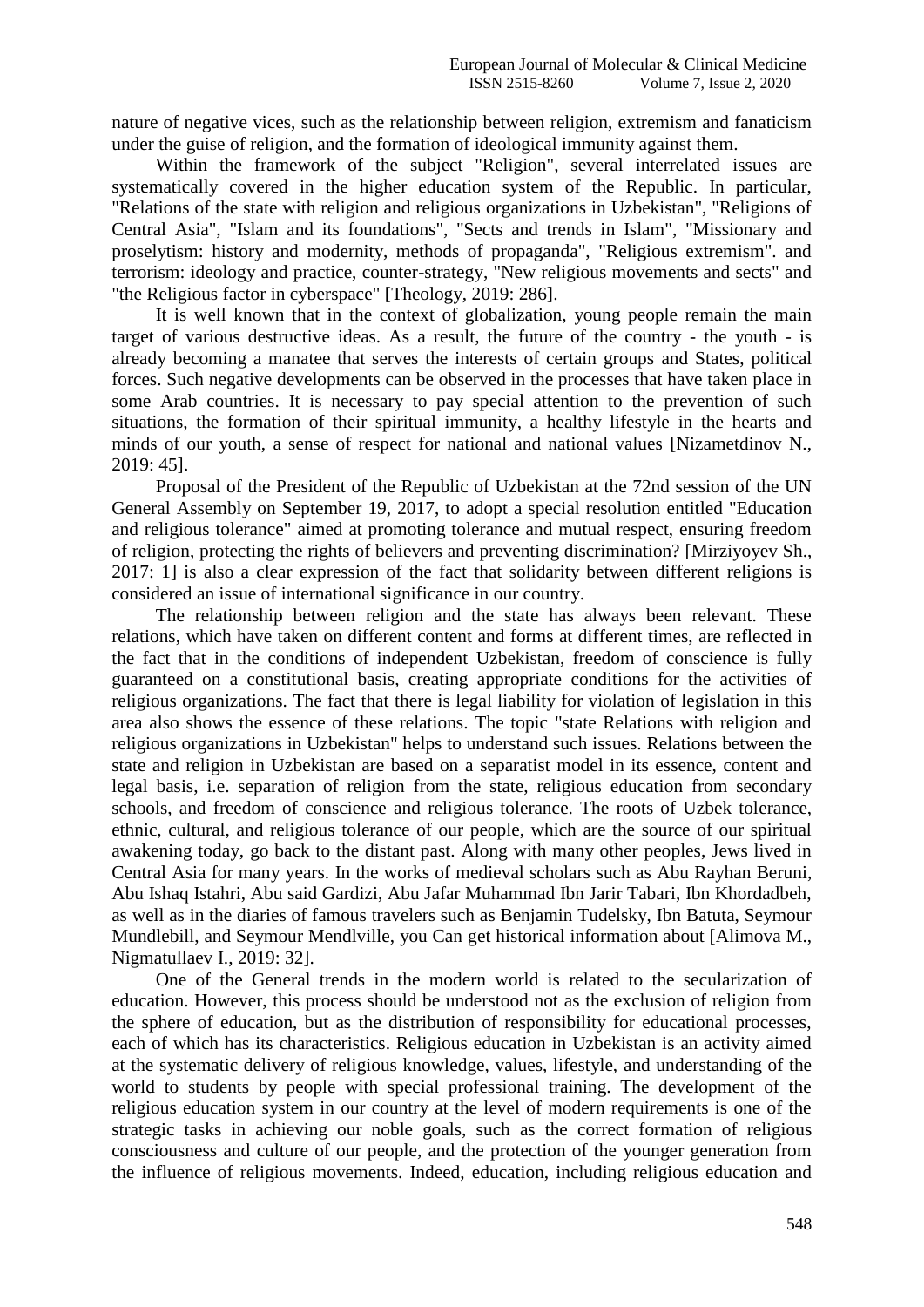upbringing, is one of the main conditions for human perfection and development of the nation.

The process of strengthening the stability of the religious situation in Uzbekistan is also taking place in a difficult socio-political environment. The political and legal conditions developed by our state and the culture of tolerance of our people serve as a solid foundation for the development of a healthy inter-religious dialogue, as well as the development of comprehensive relations with various countries based on common religious beliefs. However, due to careful state policy aimed at regulating religious life, the harmony of interests in the system of relations between religion, society, and the state is ensured.

Uzbekistan is a secular state, and in our country religion is separated from the state, as stated in article 61 of the Constitution of our country: "Religious organizations and associations are separated from the state and are equal before the law. The state does not interfere in the activities of religious associations."

This idea is also enshrined in article 5 Of the law on freedom of conscience and religious organizations, which also states that religion is separate from the state and that no religion or religious beliefs may be subject to any privileges or restrictions for others. This means that in our country the state does not interfere in religious affairs, and religion does not interfere in state affairs (except, of course, in cases provided for by law).

This is based on the need for the state to promote mutual reconciliation and respect between citizens of different religions and non-believers, prevent possible conflicts and tensions between them, promote peace and harmony between religions, Organizations are responsible for the fact that the state does not impose any obligations on them, does not interfere in their activities that do not contradict the law [Alidzhanova L., 2019: 508].

Religion is closely connected with the spiritual world of mankind and has always been with it in public life. Islam, the religion of the peoples of Central Asia, also served to form high human qualities. Having sufficient knowledge and skills about the true nature of the various sects and trends that have emerged in the religion of Islam will help you correctly distinguish the differences and differences between these religions.

People with weak faith often live by following or imitating others. Depending on the circumstances, they sometimes turn in this direction. Such religious weakness negatively affects the maturity of an empty person. If faith is limited by fanaticism, racism, nationalism, and narrow political and economic interests, it serves to destabilize, destabilize, and restrain development. It is important to distinguish between destructive, deceptive, misleading, false "beliefs" with beliefs and beliefs that lead to progress, freedom. Islam, the sacred faith of the Uzbek people, also served to form high human qualities. Thanks to him, our people have survived for thousands of years with a rich spirituality and heritage, identity. In the field of theology, Islam and its foundations are thoroughly analyzed. In particular, the science of Kalam (Aqidah), its essence, faith and its conditions, related concepts, representatives of the Kalam school [Akilov S., 2019: 64], the emergence of currents and currents in Islam, jurisprudence schools: Hanafi, Maliki, the emergence of Shafi'ites and herbalism, as well as the problem of sectarianism from views that undermine the unity of Muslims today [Tulepov A., 2014: 536].

The reality is that young people become an active social force and become the main object of various ideological influences and pressures. This takes into account that they are the most mobile layer of society, which is not yet experienced enough, is subject to external influences, and at the same time. A study of the efforts made by missionaries of various religious sects shows that, unfortunately, the goals set out in these plans are being achieved, although gradually. This requires systematic measures to prevent missionary work and proselytism in our country, especially to prevent young people from falling into the trap of such harmful currents. To successfully solve this problem, it is important to regularly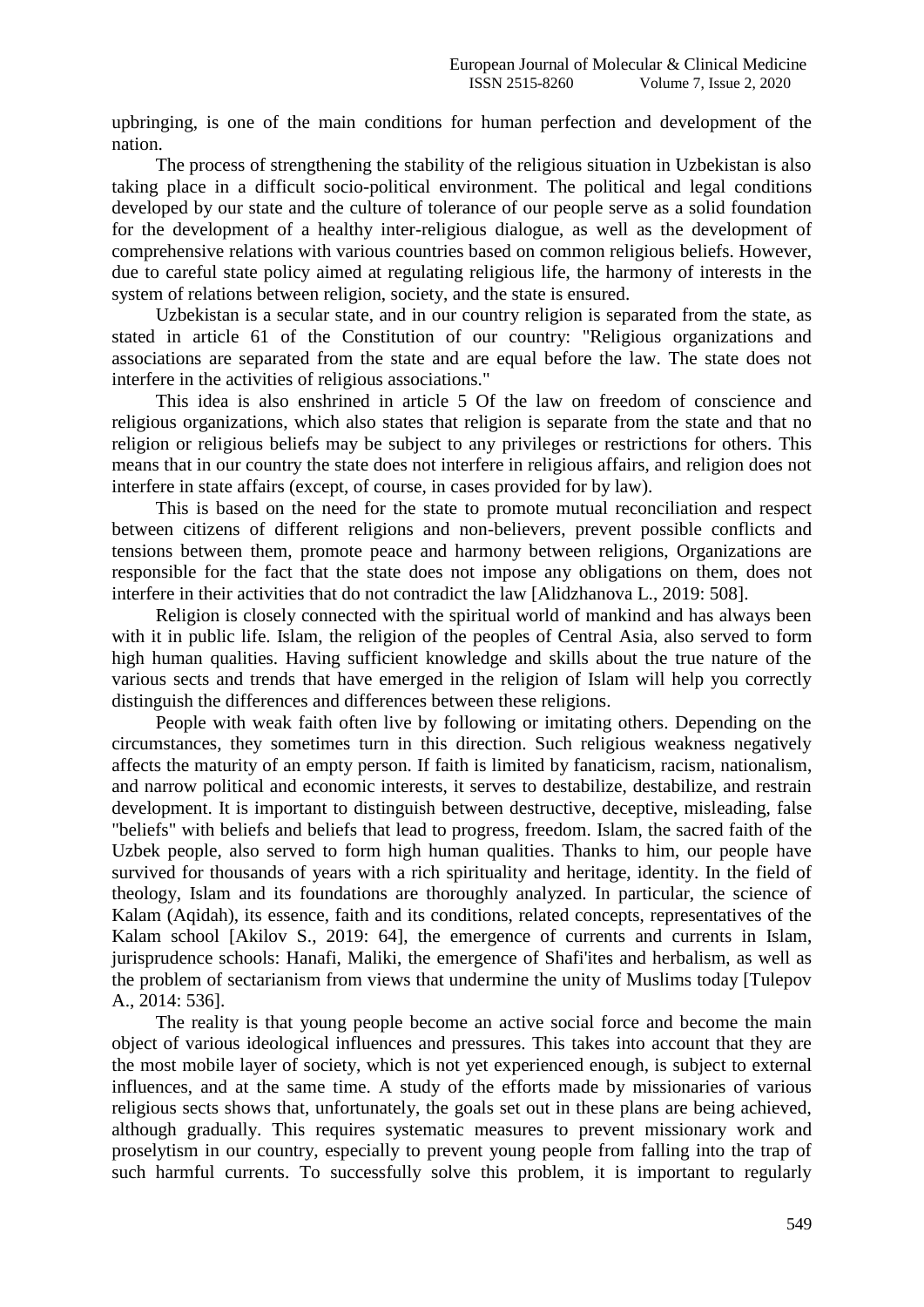acquaint the younger generation with the current changes in the field of religion in our country, created by opportunities [Ochildiev A., Najmiddinov J., 2017: 198].

At the same time, taking into account their interests, level of knowledge and differentiated approach, one of the urgent tasks today is to help young people acquire knowledge about religion, including about Islam, which our peoples have believed in for centuries, and about the foundations of national and religious traditions. Such knowledge must be objective, accurately, and fully reflect reality, and by its very nature be inextricably linked to the interests of the motherland and the nation. One of the main conditions for the formation of immunity against it is that our youth has an objective and sufficient knowledge of the essence of missionary work [Rakhimzhanov D., 2019: 18].

"Religious extremism and terrorism: ideology and practice, strategies to combat it" is another relevant area of religious research, which emphasizes the importance of religion in establishing a dialogue between different peoples, uniting them spiritually and spiritually, encouraging them to fight together against oppression and violence. Although the roots of such events as extremism and terrorism go far back, they have never posed such a threat to social stability and development as they do today.

To increase the secular, scientific and moral potential of the population, especially our youth, to strengthen their sense of loyalty to the independence of the country, national and spiritual, universal values, to prevent any manifestations of religious fanaticism in our society, to strengthen the socio-spiritual and political environment in our country. To strengthen the foundations of the state, several government decisions have been adopted and appropriate measures are being taken. This shows its positive results. Besides, the specific legal mechanism for combating religious extremism and terrorism in Uzbekistan is unique in ensuring the country's peace and security by guaranteeing the rights and freedoms of citizens, improving the system of religious education, regulating the production and distribution of religious materials, and preventing various religious conflicts.

In the world, colorful, sometimes completely contradictory worldviews, political, national, religious trends, inter-religious and interfaith disputes sometimes go beyond the scope of debate, which leads to bloody clashes, mass killings, and countless tragedies. The topic "New religious movements and sects" provides a detailed analysis of various religious movements, the activities of their movements, and the ideas they promote [Saidzhalolov S., 2019: 364].

Whether you belong to Islam, Hinduism, Christianity, or any other religion, people experience almost the same emotions. The current period is also characterized by the spread of religious sects and the emergence of new ones. This process is reflected in the observance of certain policies and legal practices in the world community concerning sects or new religious movements. Peter antes, Vice-President of the International Association for the history of religions, and Rainer Flesch, Professor at the University of Hanover, today published a pamphlet entitled "Die Religion der Gegenwart: Geschichte und Glauben"("New religions: history and beliefs"). in addition to the generally accepted world religions, new religious sects and communities are reported [Antes P., 2001: 304]. Scientists consider new religions (especially more than 200 in Korea and more than 250 in Japan), religious communities and sects that have appeared in the world in recent years as the product of modernization processes and not only. The processes of differentiation and individualization in society are reflected both in the religious system and in the methods of searching for individuality, accepting, and understanding the essence of the content of sacred and divine concepts. Although the foundations of civil society have been established to some extent in many developed countries, the process of further improvement continues. The concept of civil society is based on the idea of human freedom, its manifestation in all manifestations and relations. In particular, it includes the ability to participate in political life in the political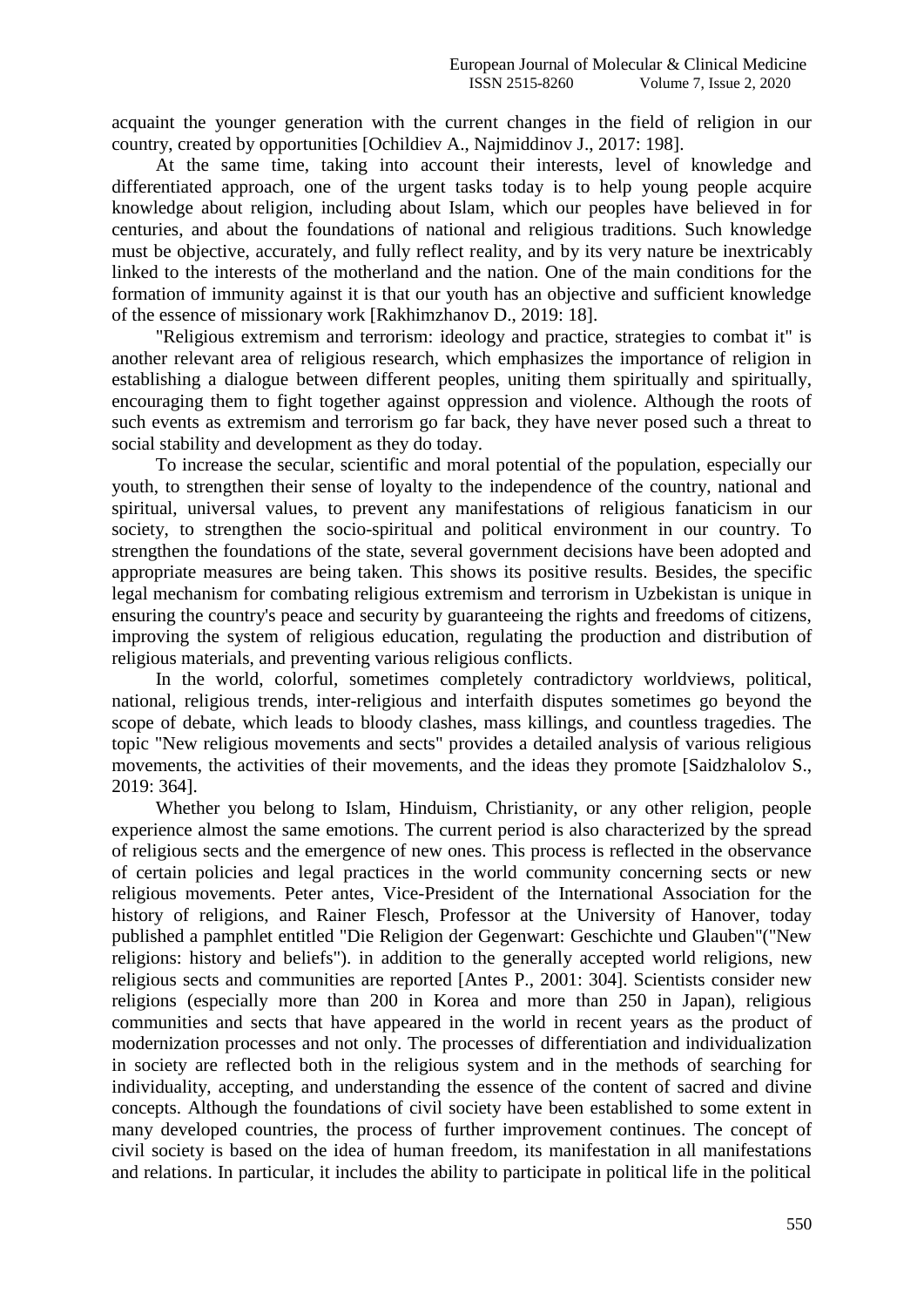sphere, equality in the legal sphere, Association in the social sphere, freedom of conscience in the religious sphere, cultural diversity in the cultural sphere, equality and tolerance of peoples, race in inter-ethnic and inter-racial relations. It is recognized that in the field of ideological diversity, pluralism, migration - the free choice of human housing, in the field of spiritual education-humanism, liberalism, and the development of equal competition of ideas [Isakdzhanov R., 2019: 54].

In multicultural societies where pluralism exists, these processes are accelerated, and the traditional objects of faith in society, the content of divine concepts, begin to acquire their dignity, their value in a different way. Moreover, although these new religious views lead to the disintegration of society, they themselves raise the alarm about the "universal truth" or the only sacred truth that unites the peoples of the world. Therefore, they promote their ideas and demands, such as the unification and harmonization of religion and science, religion and politics, religion and education, religion and art, and so on. New religions, as a result of the acculturation process that leads to a new system of different religious views, consider themselves capable of uniting all mankind, taking into account their artificial origin, and not contributing to the development of their original religion. it is believed that construction can be achieved [Kakhkharova M. M., 2019: 682].

According to experts, in the second half of the twentieth century, hundreds of sects arose within Christianity, Buddhism, Islam and other religions. This makes it possible to predict that such processes may continue in the future.

In the most General sense, a sect refers to a group of adherents of a particular religious, political, or philosophical view, while a "religious sect" is defined as a group operating under the banner of a religion that contradicts the official beliefs of a particular religion or has no connection with existing religions or denominations. Today there are many sects belonging to both directions. According to experts, their number is about 5000 [Theology, 2019: 286].

History has shown that in a society undergoing deep socio-political changes, various religious communities or sects have emerged that claim to know the "only right way" of development, the "only way to salvation" if the situation in society is negative. In Uzbekistan, also in the early 1990s, some "converts" with a certain degree of charisma and organizational skills and high self-confidence began to spread their ideas to others. As a result, several informal religious communities were formed in the Republic. There are almost no people with special religious education among their members [Hasanboev O., 2014: 93].

With this in mind, experts estimate that there are more than 1,000 religious denominations in the world today. This is not the case in Islam. No country in the sect Hanafi is not an individual, and the other sects are not registered as a separate denomination. For example, although there are several Shia communities in Uzbekistan, they do not consider themselves a separate religious denomination.

Religion as an integral part of society has always been one of the normative factors that serve to socialize people, organize and regulate their way of life. This role of religion is determined by its historical features [Alidzhanova L., 2020: 1]. After all, religion, first of all, has absorbed universal moral norms and made them mandatory rules of behavior for all; secondly, it has helped people to live together; thirdly, it has strengthened people's trust and allowed them to overcome life's trials, problems and difficulties; fourth, it helped to preserve and transmit universal and spiritual values from generation to generation, and thus had a great impact on the development of culture.

We can say that the growing interest in religion today is a reflection of the processes of globalization. Indeed, globalization not only makes the world more cohesive and integrated, but also lays the Foundation for deepening the desire for self-realization at the level of Nations and societies that are seen as separate products. These processes, in turn, lead to increased attention to understanding the essence of religion, which is an integral part of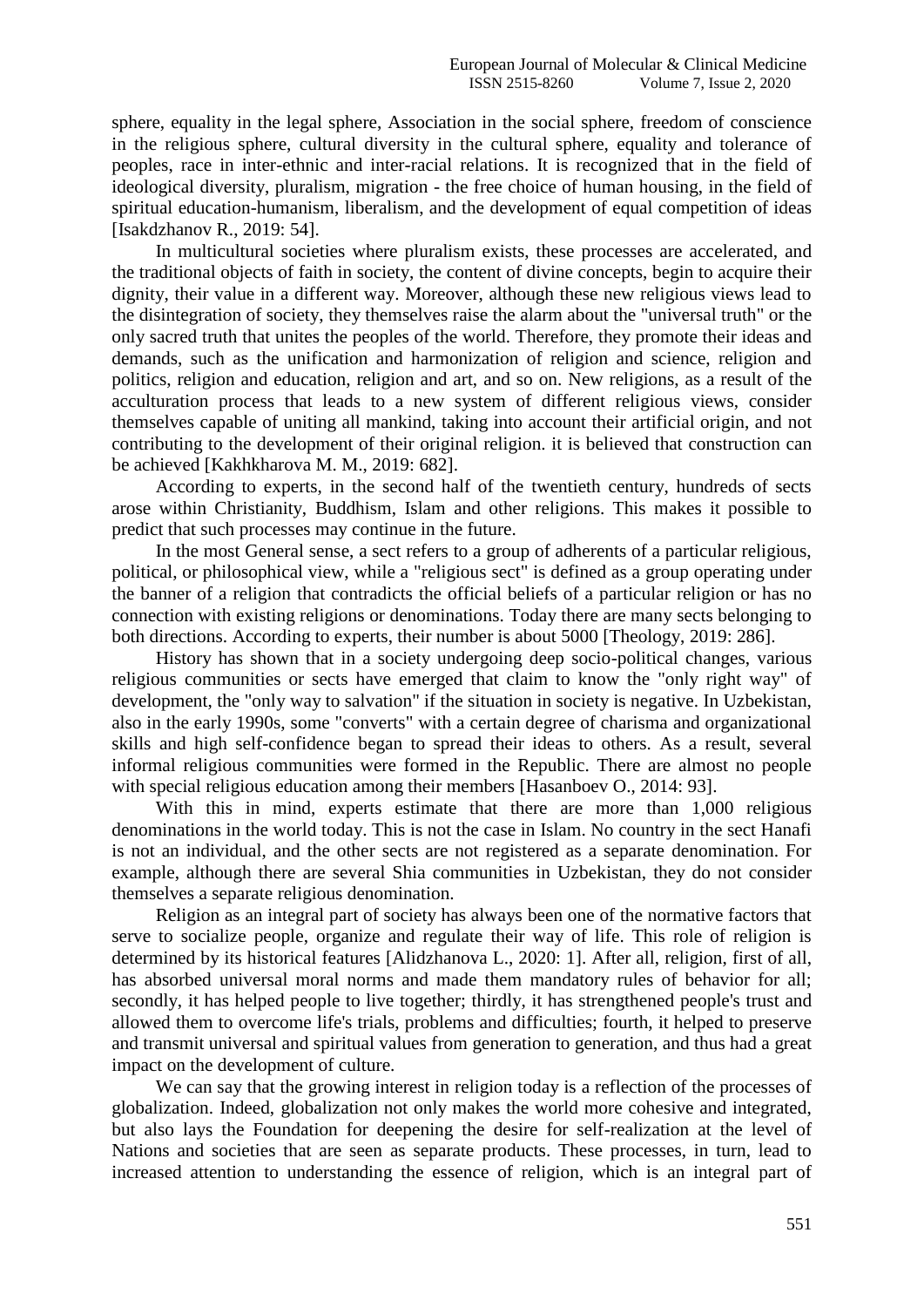human spirituality, and its place in human and social life. At the same time, it should be noted that the growing interest in religion is due to the problems facing human society today, the search for ways to solve them, the desire to find complete answers to today's complex and complex questions that ensure the harmony of secular and religious values. must.

The topic of "the religion Factor in cyberspace" also deserves attention, as it allows young people to choose an objective path in cyberspace and use modern information and communication technologies to form a critical and informed approach to the various information they receive. It is necessary to raise the culture of the younger generation to use modern information technologies, protect them from ideas of immorality, violence, spiritual depravity under the guise of "mass culture", strengthen the ideological immunity in their hearts and minds against the influence of destructive ideas through the Internet. this is one of the most pressing issues of the day.

It is no coincidence that the XXI century is recognized as the information age. It is known that cyberspace is a "virtual" shared set of computer networks around the world. This term was used in the 1984 novel Neuromancer by William Gibson and is now used to describe the global information space. In cyberspace, telephone conversations, "chats", various online discussions, and computer communication are held. Modern means of accessing virtual reality include: mobile phones with Internet access; online games with remote control; video devices; software that allows you to use offline. Such tools, by creating access to cyberspace, mean that the risks in this space are incredibly high. It should be noted that manifestations of religious processes in cyberspace are manifested in the following forms: communication, information, education, experience, practice, missionary work, marketing, healing, etc. [Abdullayeva M. 2018: 2].

The possibilities of the Internet allow people to communicate and connect to social networks to exchange ideas for a specific purpose. Among the communities that were initially formed were non-traditional Internet groups such as Wiccans and neo-pagans. According to a study conducted by Heidi Campbell Christian communities, people become members of online communities to communicate. A number of scientists raised important questions related to the nature of virtual communication. It was recognized as simply an "illusion of social life" or a tool that leads to the improvement of communities in the "Autonomous" world [Tulepov A., 2016: 672].

Leading religious organizations also note that there is a growing need for computerized information among members and non-members. "Bloggers" or" blogs " that distribute electronic religious information are an important aspect of computerized communication in the dissemination of religious information. Podcasts, MR3 players from the site, audio programs uploaded to i-Pods, in particular, lectures are gaining popularity. Previously rare, unusual Scriptures and subsequent information are now available not only to the General public, but also to anyone who can download and study websites. Computer media develops a wide range of methods for treating and solving diseases. Gurus, evangelists, and counselors can send a prayer prayer to psychics or find answers to religious and practical problems. Many are attracted by the anonymity of the appeal and the participation of a strong religious leader [Abdullayeva M. Z., 2019: 43].

The processes described above show how deeply the Internet has penetrated into our daily lives. It is important to build a healthy immune system in young people when using information flows, teach them the positive aspects, and inform them about the negative consequences. In most countries of the world there are that many sites and networks are filtered in large amounts of money. Of course, it is very difficult to protect people from dangerous threats from various forces in the Internet world using prohibitions or filtering tools. Therefore, socio-political processes taking place in different regions of the world deepen the sense of conflict, organize spiritual and educational work against all kinds of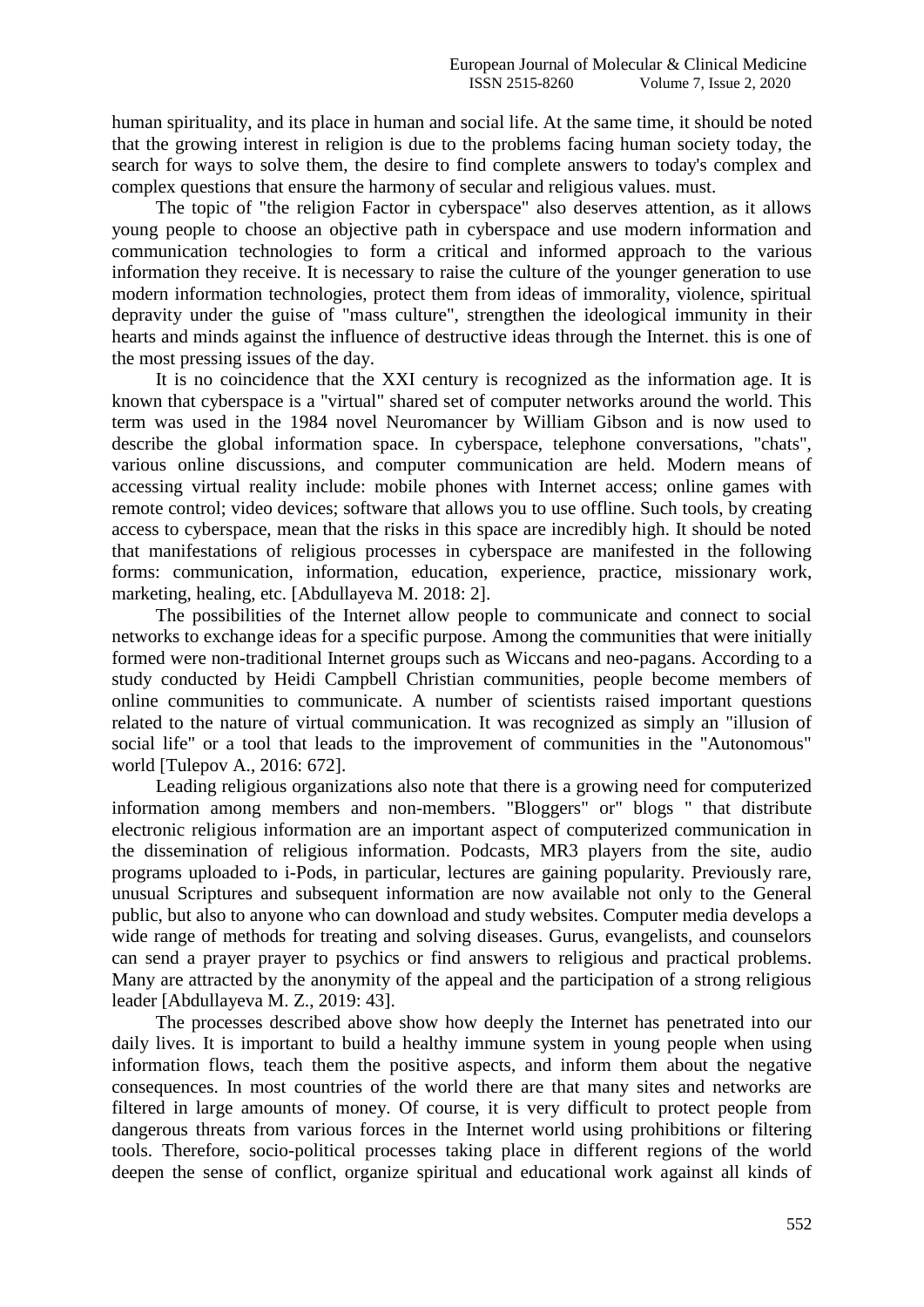threats in accordance with modern requirements, especially for the younger generation.in short, it is more important than ever to mobilize all our forces and capabilities to protect our family, which is sacred to one of us, from the influence of foreign ideas under the guise of religion, in which "the struggle against thought, against ideas, against ignorance, against enlightenment".

The issues discussed are undoubtedly complex and multifaceted. Teaching religion on the basis of modern views and a new approach to solving problems is a requirement of the time. This approach helps to form a culture of religious tolerance among students, a correct view of religion, and education of highly spiritual personnel for society.

At a time when inter-ethnic, ethnic and religious conflicts, internal and regional conflicts are growing in various countries of the world, the exemplary experience of Uzbekistan, where spiritual heights and religious tolerance have long been established, can be successfully used to overcome them. This is the experience of peoples of different religions living in peace and harmony in a multi-ethnic state.

In the current conditions, it is obvious that the process of globalization has become an extremely acute tool of ideological influence, serving the interests of various political forces and centers. From this point of view, protecting the spiritual world of our people from such threats, revealing the essence of the processes taking place in the international arena in these very difficult times, and getting an objective and independent opinion about them, has become the most urgent task today. Today, everyone should look at life in an open, realistic and alert way, correctly assess the growing spiritual threats and dangers in the world and beyond, and draw appropriate conclusions and lessons from them. After all, everyone, especially the younger generation, should not allow one-sided and false perception of this complex and dangerous life and its cruel games.

## **List of Literatures:**

- 1. Address of the President of the Republic of Uzbekistan Shavkat Mirziyoyev to the Oliy Majlis. December 22, 2017 // www.uza.uz.
- 2. Abdullayeva, Moxira (2018) "APPROACHES FOR STUDYING RELIGIOUS PROCESS IN CYBERSPACE," The Light of Islam: Vol. 2018: Iss. 1, Article 13. Available at: https://uzjournals.edu.uz/iiau/vol2018/iss1/13
- 3. Abdullaeva, M. Z. (2019). Media space of domain uz (on the example "islom. Uz"). ISJ Theoretical & Applied Science, 10 (78).
- 4. Alimova, Mahfuza and Nigmatullayev, Ibrohim (2019) "CLARIFICATION OF TOLERANCE IN ISLAMIC SOURCES," The Light of Islam: Vol. 2019: Iss. 1, Article 13.
- 5. Available at: https://uzjournals.edu.uz/iiau/vol2019/iss1/13
- 6. Theology. Textbook / Muratov D., Alimova M., Karimov J., Najmiddinov J., Juraev Sh. –Tashkent, 2019. - 286 p.
- 7. Ernazarov, Odiljon (2018) "The socio-cultural life of Chinese Muslims during the Ming dynasty," The Light of Islam: Vol. 2018: Iss. 1, Article 11. Available at: https://uzjournals.edu.uz/iiau/vol2018/iss1/11
- 8. ISAKDJANOV, Ramzjon (2019) "RATIONAL PRINCIPLES IN IBN-SINA'S THEOLOGICAL EDUCATION AND THEIR CHARACTERISTIC FEATURES," The Light of Islam: Vol. 2019: Iss. 3, Article 8. Available at: https://uzjournals.edu.uz/iiau/vol2019/iss3/8
- 9. Kakhkharova, M. M. (2019). SOCIAL-PHILOSOPHICAL FUNDAMENTAL FORMATION OF SPIRITUAL-EFFECTIVE COMMONWEALTH. Theoretical & Applied Science, (10), 682-687.
- 10. Muhamedov, N. Diplomatic Activity of Keffal Shashi. Marmara Journal of Turkish